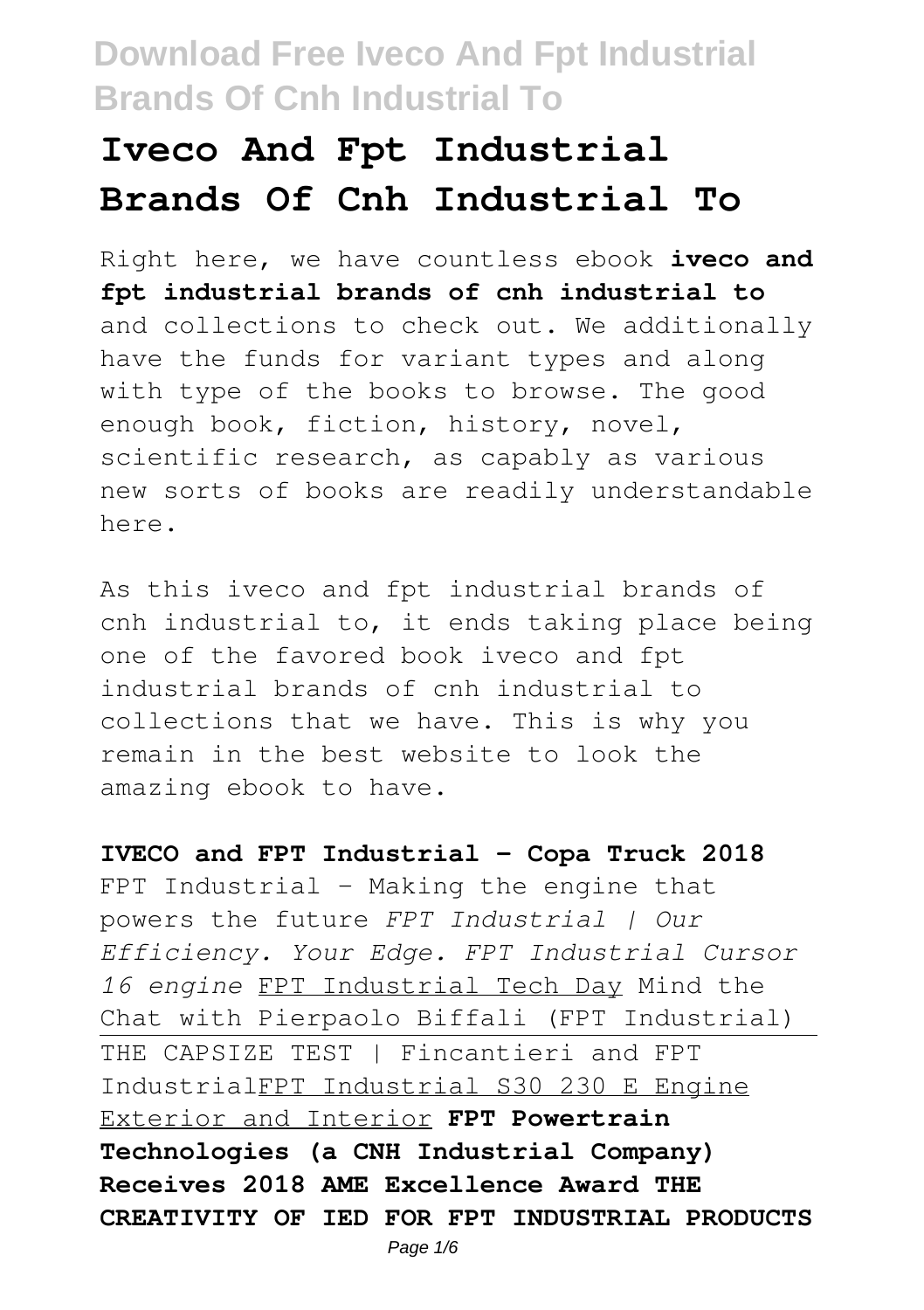**FPT Industrial - FPT Investors Day** FPT Industrial N40 250 E Engine Exterior and Interior Iveco 445T Tier 3 engine on CASE 580 N Backhoe Loader **Brand New 2020 FPT Cursor 13 Marine Engine Run Up** The CNH Industrial Autonomous Tractor Concept (Full Version) *Media Markt Container Palfinger Pk100002 HDS MOTOR IVECO CURSOR 13.wmv* **FPT Industrial CURSOR 16 Diesel of the year® 2014** THE NEXT TESLA? NIKOLA MOTORS GO PUBLIC! FPT S30 230 - MMS AB

New Fiat Powertrain Technology FPT NEF 400 Workshop Run Up<del>Scania Euro 6 Technology</del> FPT INDUSTRIAL POWERS THE TRACTOR OF THE FUTURE **FPT Industrial \u0026 New STRALIS - Hi-eSCR - Euro VI** *The new FPT Industrial's N67 570 EVO marine engine* FPT Industrial N67 280 Propulsion Marine Engine Exterior and

Interior

Intervista a Annalisa Stupenengo, Presidente Brand FPT Industrial

ENGINE PRODUCTION | One Engine Produced Every MinuteFPT Industrial C90 650 E Engine

Exterior and Interior **The New Iveco S-WAY interior introduction Iveco And Fpt Industrial Brands**

IVECO and FPT Industrial, the commercial vehicle and powertrain brands of CNH Industrial N.V. (NYSE: CNHI/ MI: CNHI), and Nikola Motor Company will manufacture, through their European Joint ...

#### **CNH Industrial brands IVECO and FPT together**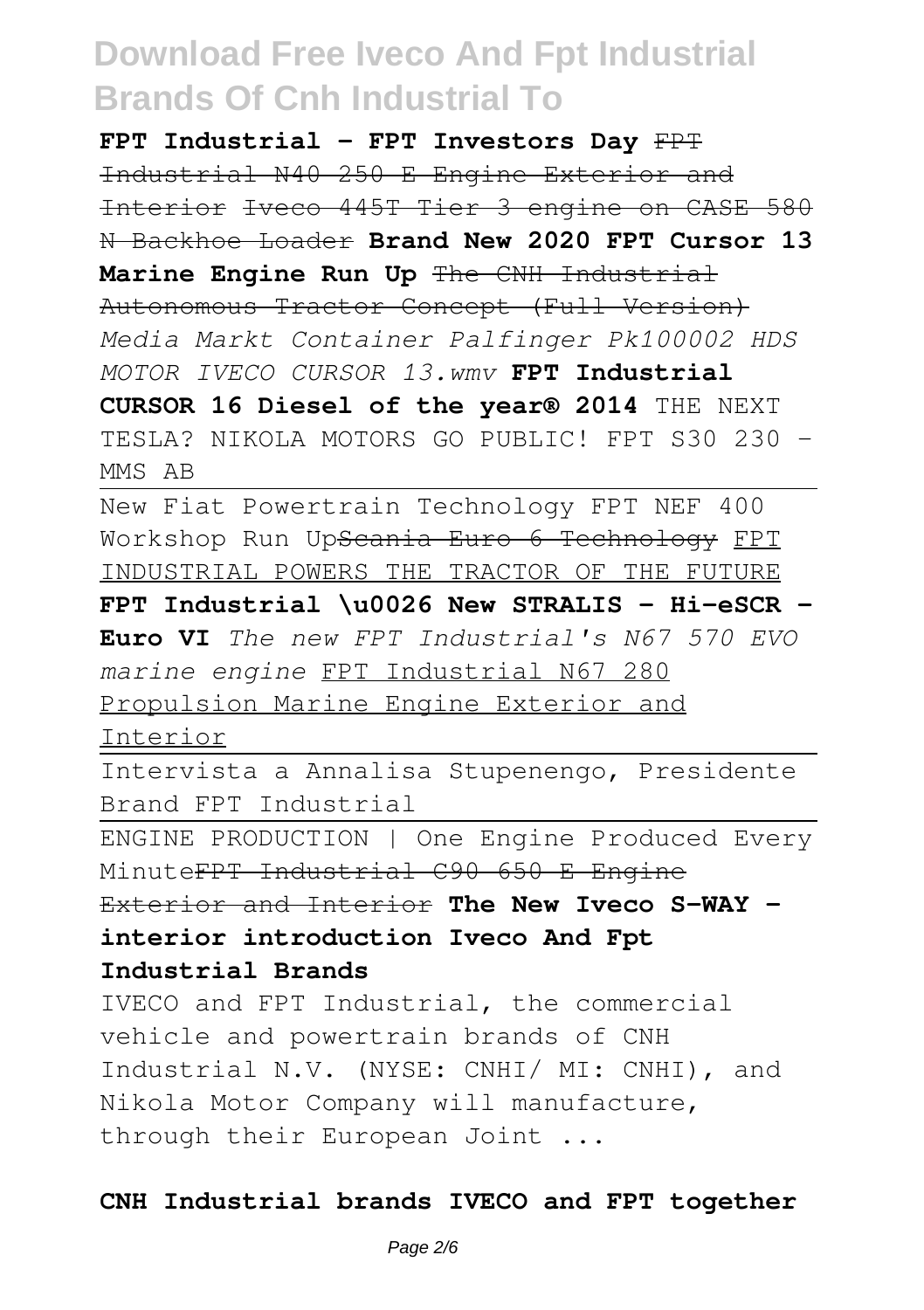#### **with Nikola ...**

CNH Industrial brands IVECO and FPT together with Nikola Motor Company. The IVECO manufacturing facility in Ulm, Germany, will host the production hub for the Nikola TRE battery electric and fuel-cell electric heavyduty truck models. IVECO and FPT Industrial, the commercial vehicle and powertrain brands of CNH Industrial N.V. (NYSE: CNHI/ MI: CNHI), and Nikola Motor Company will manufacture, through their European Joint Venture, the Nikola TRE in Ulm, Germany, at the IVECO manufacturing ...

### **CNH Industrial brands IVECO and FPT together with Nikola ...**

CNH Industrial brands IVECO and FPT together with Nikola Motor Company announce future Nikola TRE production in Ulm, Germany. The IVECO manufacturing facility in Ulm, Germany, will host the production hub for the Nikola TRE battery electric and fuel-cell electric heavy-duty truck models. Published February 06, 2020. London (February 6, 2020) -- IVECO and FPT Industrial, the commercial vehicle and powertrain brands of CNH Industrial N.V. (NYSE: CNHI/ MI: CNHI), and Nikola Motor Company will ...

## **Nikola Corp | CNH Industrial brands IVECO and FPT together ...**

CNH Industrial brands present the scope of the partnership with NIKOLA and its ambitious goal of achieving zero emissions. IVECO and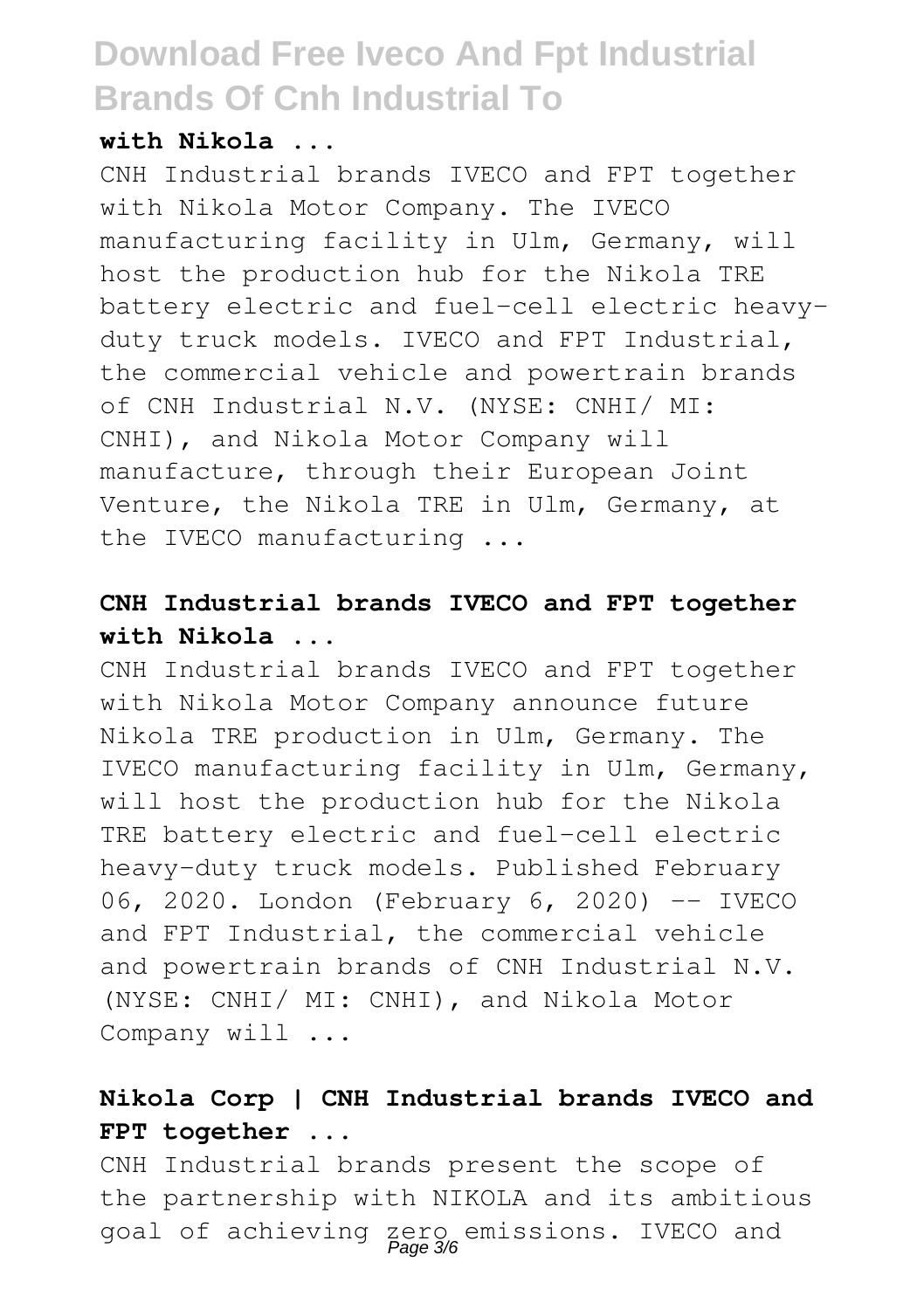FPT Industrial, brands of CNH Industrial N.V. (NYSE: CNHI / MI ...

## **Iveco, FPT Industrial and NIKOLA launch their partnership ...**

The IVECO manufacturing facility in Ulm, Germany, will host the production hub for the Nikola TRE battery electric and fuel-cell electric heavy-duty truck models. IVECO and FPT Industrial, the commercial vehicle and powertrain brands of CNH Industrial N.V. (NYSE: CNHI/ MI: CNHI), and Nikola Motor Company will manufacture, through their European Joint Venture, the Nikola TRE in Ulm, Germany, at the IVECO manufacturing facility.

### **CNH Industrial brands IVECO and FPT together with Nikola ...**

IVECO and FPT Industrial, the commercial vehicle and powertrain brands of CNH Industrial N.V. (NYSE: CNHI/ MI: CNHI), and Nikola Motor Company will manufacture, through their European Joint Venture, the Nikola TRE in Ulm, Germany, at the IVECO manufacturing facility. This strategic and exclusive Heavy-Duty Truck partnership saw CNH Industrial taking a \$250 million stake in Nikola as the lead Series D investor.

### **Hendy IVECO - CNH Industrial brands IVECO and FPT toget ...**

San Donato Milanese (MI)/Turin –FPT Industrial and IVECO, the two CNH Industrial Page 4/6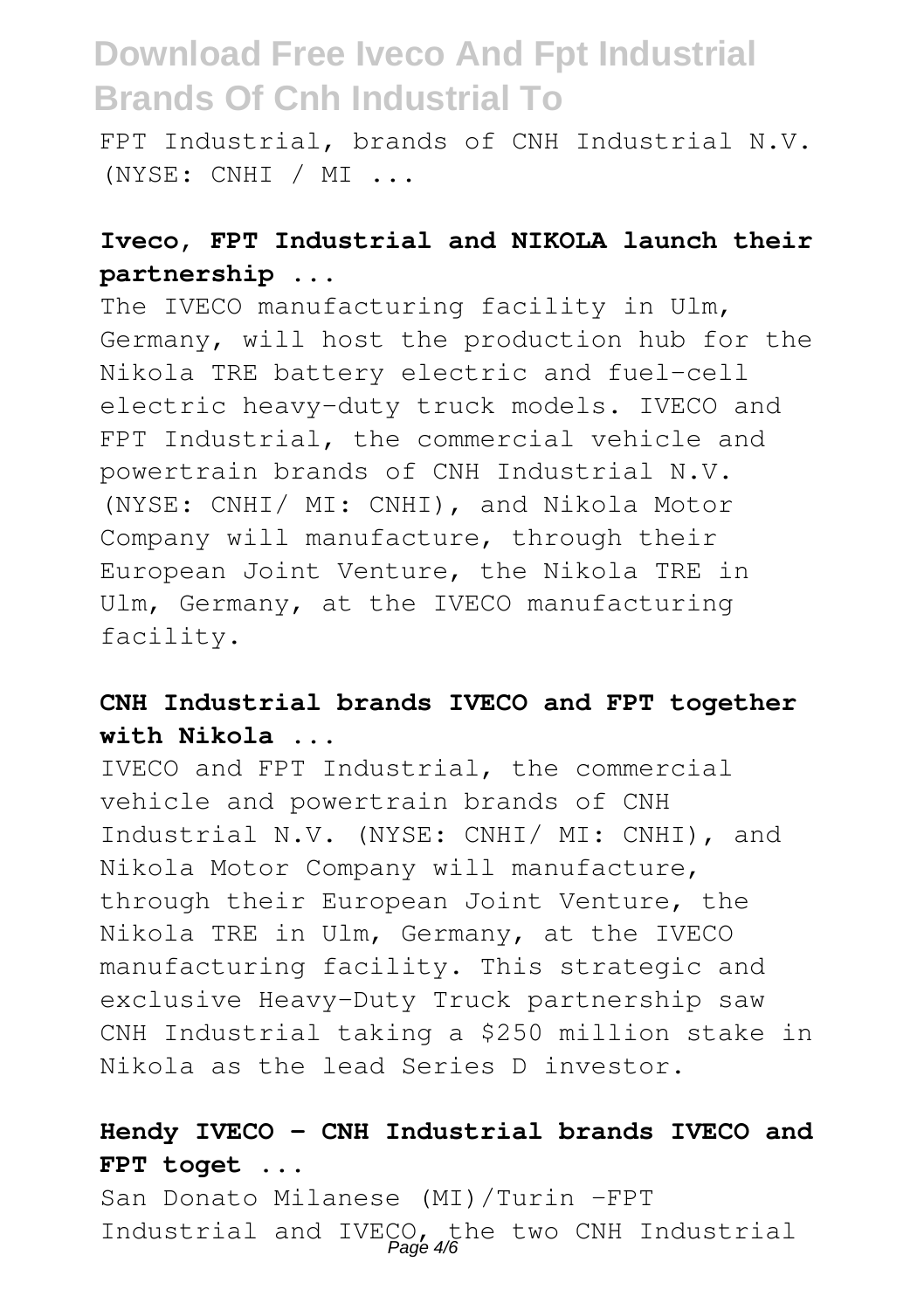N.V. (NYSE: CNHI / MI: CNHI) brands that design and manufacture powertrains and commercial vehicles respectively, together with Snam, one of the world's leading energy infrastructure operators, have signed a Memorandum of Understanding for technological and commercial cooperation in order to contribute to the decarbonisation of the transport sector both in Italy and internationally by developing biomobility ...

#### **FPT Industrial, IVECO and Snam: Agreement for the ...**

We would like to show you a description here but the site won't allow us.

#### **FPT Industrial**

IVECO was incorporated on 1 January 1975, with the merger of five different brands: FIAT Veicoli Industriali (with headquarters in Turin ), OM ( Brescia, Italy), Lancia Veicoli Speciali (Italy), Unic (France) and Magirus-Deutz (Germany).

#### **Iveco - Wikipedia**

IVECO S.p.A. company with a sole shareholder Via Puglia 35, 10156 - Turin, Italy Paid-in Capital 200.000.000 euros Company Register of Turin / Fiscal Code 9709770011

#### **IVECO Brands**

IVECO, FPT Industrial and Nikola held a joint event for the European press and industry stakeholders in Turin to present the scope of